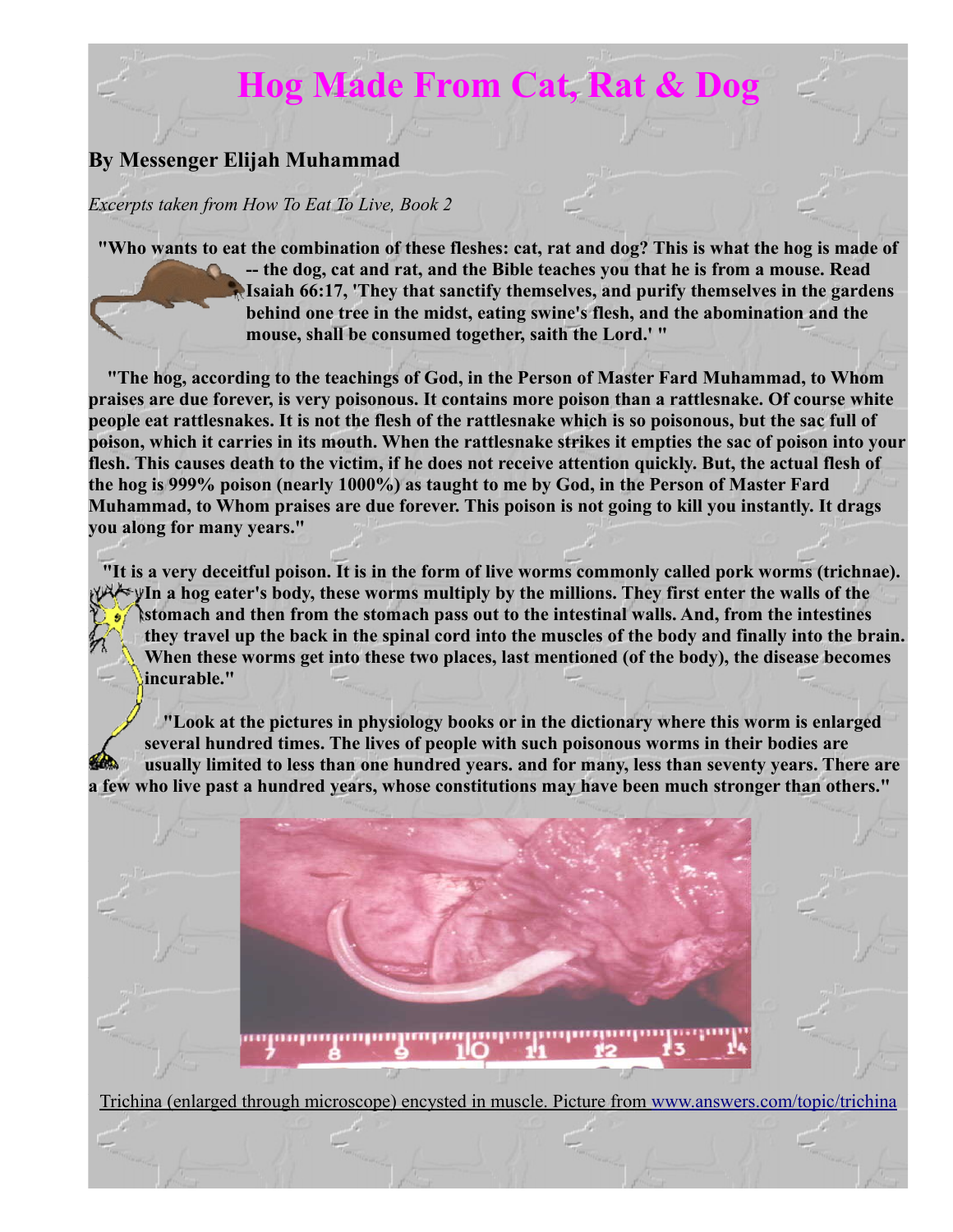**"The pig is a mass of worms. Each mouthful you eat is not a nutritious food but a mass of small worms the naked eye cannot detect. Worms thrive in the hog. When these worms are digested into your system, they cause a high birth rate to hundreds of new worms called larvae which travels the blood stream of your system and lodge in your muscles. These worms even enter you brain, lungs or your spinal fluid. They cause muscular aches, fever and many other symptoms of sickness. The worm has an amazing ability to go undetected in your system for many years.**

**"The scientific name of the ill-causing worm found in all pork is Trichinella spiralis which causes trichinosis.**

**"Despite what veterinarians, public health officials the Agricultural Department or your doctor say, the best defense against the pig is DO NOT EAT IT! When you do eat it. you do not hurt God, His Messenger, the Muslim or anyone else. You hurt yourself."**

**"Inspection and governmental seals on pork do not remove the danger of the worms yet in the pork to make it safe for you to eat."**



**Pork is often referred to as "cured." The word "cured" is the past tense of the verb "cure." If a meat has to be cured before we eat it, we should not even take the chance to eat it."**

**"IT IS A MEDICINE and not food."**

**"Since there is poison in it, the flesh of swine will cure most any kind of disease. Take a slice of this "fatty" and "salty" pork and you have a boil on you some place, full of fever; lay a piece of fat on it and it will soon draw it out."**

**"This is not all it will do in a curing way. I do not have time and space here to put this in this article,**